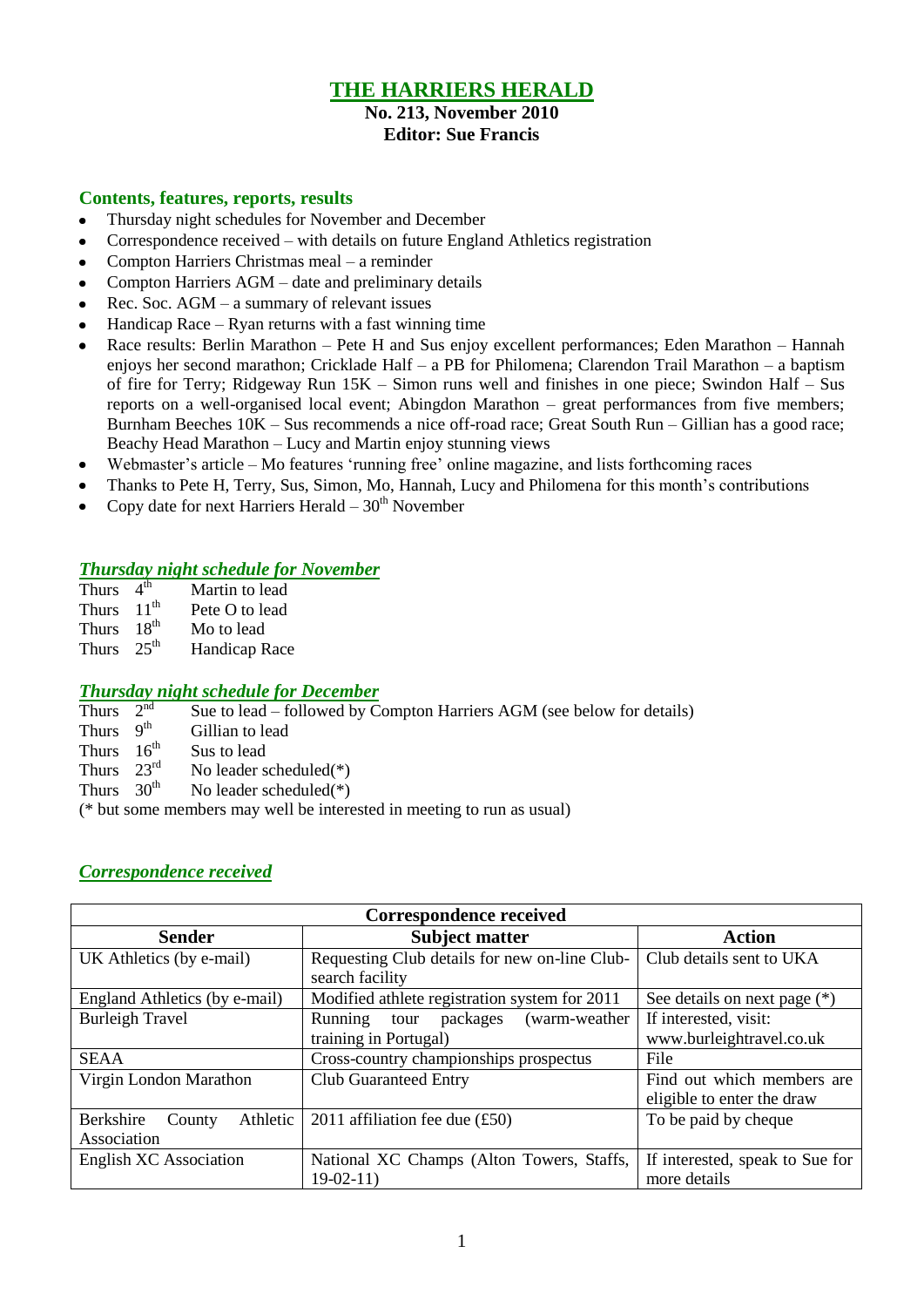### *England Athletics registration from April 2011*

England Athletics have decided that, in order to deliver a more efficient and cost-effective registration system from April 2011, the individual athlete registration card (competition licence) will be replaced with an e-card. The Club will be required to supply England Athletics with current e-mail address for each of our members. As soon as they have received and processed our 2011 registration fees, each member will receive a welcome email and their Unique Athlete Reference Number which will enable them to print an e-card from their computer.

### *Compton Harriers Christmas Meal*

Saturday 18<sup>th</sup> December 2010, 20:00, The White Horse (Hermitage) http://www.whitehorseofhermitage.co.uk/ So far, we have 26 people keen to attend. If you haven't yet replied and wish to be added to the list of attendees, please let me know. I now need to collect a £10 deposit per person, and your choice of meals from the attached menu, by Thursday  $11<sup>th</sup>$  November at the latest please.

# *Compton Harriers AGM*

The details of our forthcoming AGM are given below. All members of Compton Harriers are encouraged to attend.

Date: Thursday 2<sup>nd</sup> December

**Time:** 20:00 (following the Thursday run, which will be round Compton) **Place:** The Pickled Pig bar (\*)

Please let Martin (our Chairman) know if:

- (1) There are any items you would like to see on the agenda
- (2) You are a Committee member and wish to stand down from your post at the AGM
- (3) You are interested in becoming a member of the Committee for next year. Posts none too onerous are Chairman, Secretary, Treasurer, and Membership Secretary.

Current Committee members should prepare a report for presentation at the AGM.

(\*) The bar will be open for drinks. We traditionally take our own food along (there is a microwave and an oven available for warming food). However, I note that "The White Hart" at Hampstead Norreys is now doing takeaway meals (fish & chips, and pies) on Thursday evenings, so that is an option we may wish to consider.

#### *Rec. Soc. AGM*

**Sue**

Below is a brief summary of relevant issues from the recent Rec. Soc. AGM.

- The Institute (IAH) is scheduled to close fully in 2014 at the latest, but staff numbers will fall  $\bullet$ dramatically between now and then.
- IAH provides the Rec. Soc. building (Pickled Pig and changing rooms) to Rec. Soc. free of charge (that  $\bullet$ is, IAH pays electricity and water bills, and organises maintenance and repairs).
- There is concern that, as staff numbers fall, IAH may decide it is no longer viable to keep the facility  $\bullet$ open. The Rec. Soc. Chairman has written to IAH management to request that the facility stays open as long as possible.
- Rec. Soc. now has 104 full members (IAH employees) and 32 associate members (Compton Harriers, Keep Fit club members, and ex-employees). However, IAH staff numbers are falling and, since closure of the Squash Club, associate numbers have fallen too.
- So, Rec. Soc"s. income is falling, but critical expenses (insurance, performing rights society, TV licences) still have to be paid – these are all paid from rec. Soc. funds.
- Rec. Soc. will keep going as long as the income is sufficient to cover these costs.
- The Rec. Soc. Committee for the next 12 months will be: Chairman/Secretary Judy Eynon; Membership Secretary - Jo Wrey; Treasurer - Steve Lambert-Gibbs (yes, that's Sarah's Dad); Committee members – me (Sue), Lee Caines, Fay Slater, Robert Wheeler.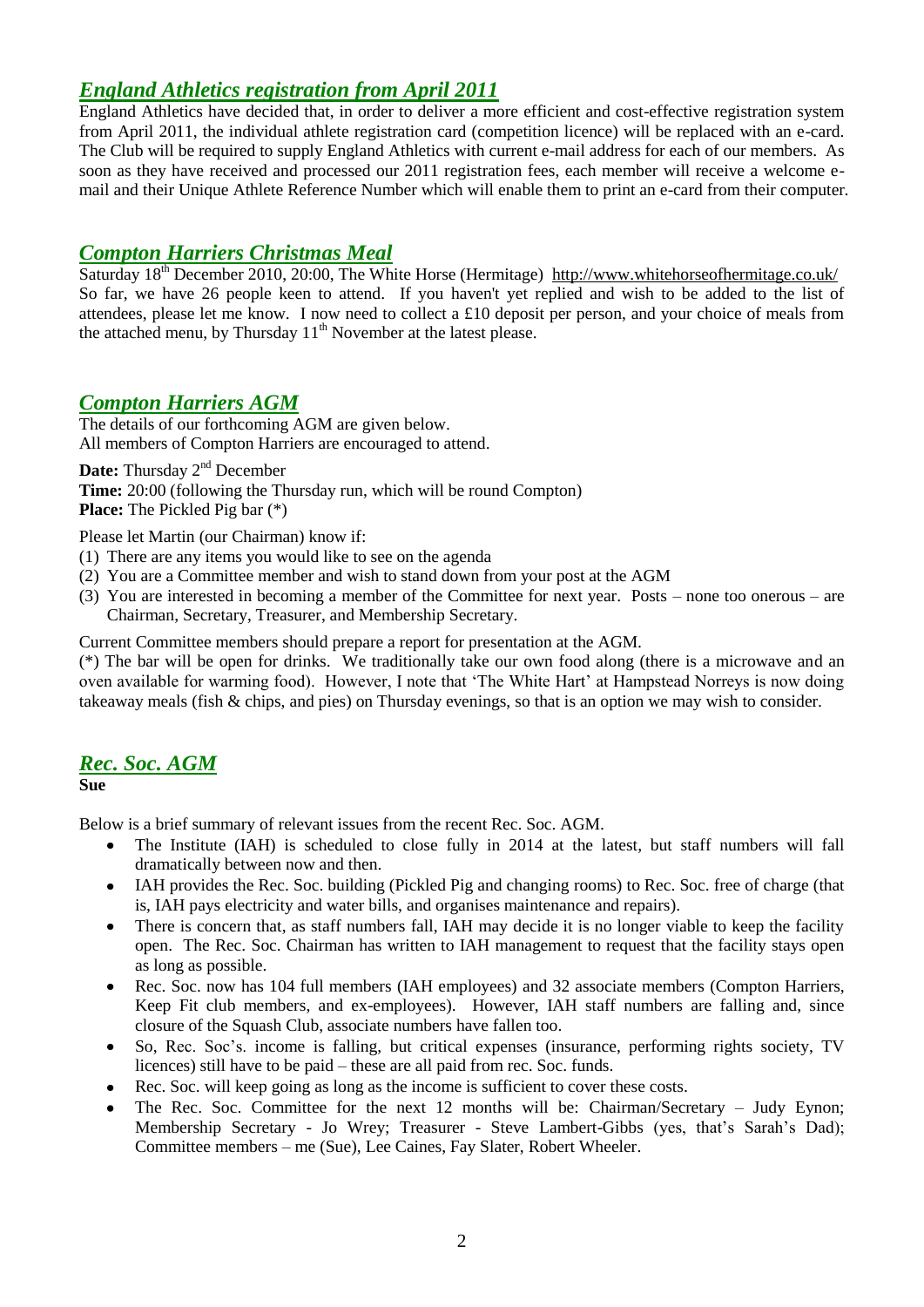# *Handicap Race*

**Sue**

For October"s Handicap Race we returned to our winter "Village Lap", with the start and finish line being outside Dick and Jan"s house. It was quite a pleasant evening, but there was a rather stiff breeze from the South. Half-term holiday and recent marathon races meant several of the usual runners were either away for the week or resting weary limbs. However, Ryan returned to run his first Harriers Handicap race for many months. His recent good form was once again demonstrated as, despite starting last, Ryan was first across the finish line recording an excellent time. Sue chased Richard and Dick, eventually catching them near Wilson Close. However, Richard clung on and Sue only just beat him to 2<sup>nd</sup> place. This was Colin's first attempt at the Handicap race, and he was going well….. until he saw the church and realised that landmark wasn't familiar from the warm-up lap! This detour probably added a good two minutes to his running time. It was also good to have Gillian back running the race again, having now recovered from her summer injury problems. Well done Ryan, and thanks to Jan for time-keeping. The next Handicap Race (which will be the last one in the 2010 Handicap series) is scheduled for  $25<sup>th</sup>$  November, round the 'Village Lap'.

| Finish<br><b>Position</b> | <b>Position on</b><br>handicap | <b>Name</b> | <b>Start time</b> | <b>Finish time</b> | <b>Actual time</b> | Handicap<br><b>Beaten?</b> |
|---------------------------|--------------------------------|-------------|-------------------|--------------------|--------------------|----------------------------|
|                           |                                | Ryan        | 4:35              | 15:53              | 11:18              | $-0:07$                    |
|                           |                                | Sue         | 3:44              | 16:03              | 12:19              | $+0:03$                    |
|                           |                                | Richard     | 3:24              | 16:04              | 12:40              | $+0:04$                    |
|                           |                                | Dick        | 3:10              | 16:25              | 13:15              | $+0:25$                    |
|                           | h.                             | Colin       | 1:35              | 19:28              | 17:53              | New Runner                 |
|                           |                                | Gillian     | 0:09              | 21:07              | 20:58              | $+1:07$                    |

Despite the fact that neither Mo nor Terry ran in this race, they have retained their places at the top of the Handicap Championship table. However, Sue (who is now the only person to have run all 8 races this year), is now just 1 point behind Terry. With only one race left to complete the 2010 series, the top few places could yet change around, so there is still all to run for.

| Pos.                    | <b>Name</b> | <b>Race points</b>       |                          |                          |                          |                          |                              |                          |                          |                          |                |
|-------------------------|-------------|--------------------------|--------------------------|--------------------------|--------------------------|--------------------------|------------------------------|--------------------------|--------------------------|--------------------------|----------------|
|                         |             | Race                     | Race                     | Race                     | Race                     | Race                     | Race                         | Race                     | Race                     | Race                     | <b>Total</b>   |
|                         |             | 1                        | $\boldsymbol{2}$         | 3                        | 4                        | 5                        | 6                            | 7                        | 8                        | 9                        | (best 5)       |
| 1                       | Mo          | 6                        | $\overline{7}$           | 6                        | $\overline{7}$           | 1                        | $\overline{2}$               | 5                        | $\blacksquare$           | $\overline{\phantom{0}}$ | 34(31)         |
| $\overline{2}$          | Terry       | $\overline{\phantom{a}}$ | 3                        | 5                        | 6                        | 3                        | 6                            | 6                        | $\blacksquare$           | $\overline{a}$           | 29(26)         |
| 3                       | Sue         | 5                        | $\mathbf{1}$             | $\overline{3}$           | $\mathbf{1}$             | 7                        | $\overline{4}$               | 3                        | 6                        | $\overline{\phantom{0}}$ | 30(25)         |
| $\overline{\mathbf{4}}$ | Meena       | $\overline{\phantom{a}}$ | $\overline{\phantom{0}}$ | $\overline{2}$           | 1                        | 4                        | $\overline{7}$               | 7                        | $\overline{\phantom{0}}$ | $\overline{a}$           | 21             |
| 5                       | Dick        | $\overline{3}$           | $\mathbf{1}$             | $\blacksquare$           | 1                        | 5                        | 3                            | $\overline{\mathcal{L}}$ | $\overline{4}$           | $\overline{\phantom{0}}$ | 21(19)         |
| 6                       | Steve G     | $\overline{\phantom{a}}$ | $\mathbf{1}$             | $\overline{\phantom{a}}$ | 3                        | 6                        | 5                            | 1                        | $\bar{\phantom{a}}$      | $\overline{\phantom{a}}$ | 16             |
| 7                       | Pete O      | $\overline{4}$           | 1                        | $\blacksquare$           | 5                        | 3                        | $\overline{\phantom{a}}$     | $\overline{2}$           | $\overline{\phantom{a}}$ | $\overline{\phantom{a}}$ | 15             |
| 8                       | Alison      | $\overline{\phantom{a}}$ | 6                        | $\overline{7}$           | 1                        | $\overline{\phantom{0}}$ | $\overline{\phantom{a}}$     | $\overline{a}$           | $\bar{\phantom{a}}$      | $\overline{\phantom{a}}$ | 14             |
| 9                       | Lucy        | $\overline{7}$           | $\blacksquare$           | $\blacksquare$           | $\overline{2}$           | $\overline{\phantom{a}}$ | 1                            | 1                        | $\overline{\phantom{a}}$ | $\overline{\phantom{0}}$ | 11             |
| 10                      | Pete H      | $\overline{\phantom{a}}$ | 5                        | $\blacksquare$           | $\overline{4}$           | $\overline{\phantom{a}}$ | $\overline{\phantom{a}}$     | $\overline{\phantom{0}}$ | $\blacksquare$           | $\overline{a}$           | 9              |
| 11                      | Gillian     | $\overline{\phantom{a}}$ | 4                        | $\blacksquare$           | 1                        | $\overline{\phantom{a}}$ | $\overline{\phantom{0}}$     | $\overline{\phantom{a}}$ | 3                        | $\overline{\phantom{a}}$ | 8              |
| 12                      | Ryan        | $\overline{\phantom{a}}$ | $\overline{\phantom{a}}$ | $\overline{\phantom{a}}$ | $\overline{\phantom{0}}$ | $\qquad \qquad -$        | $\overline{\phantom{0}}$     | $\overline{\phantom{0}}$ | $\overline{7}$           | $\overline{\phantom{a}}$ | 7              |
| 13                      | Richard     | $\overline{\phantom{a}}$ | -                        | $\overline{\phantom{a}}$ | $\overline{\phantom{0}}$ | $\mathbf{1}$             | $\overline{\phantom{a}}$     | $\mathbf{1}$             | 5                        | $\overline{\phantom{a}}$ | 6              |
| $14=$                   | Peter L     | $\overline{\phantom{a}}$ | $\overline{\phantom{a}}$ | 5                        | $\overline{\phantom{0}}$ | $\overline{\phantom{a}}$ | $\overline{\phantom{a}}$     | $\overline{\phantom{a}}$ | $\overline{\phantom{a}}$ | $\overline{\phantom{a}}$ | 5              |
| $14=$                   | Martin      | $\overline{\phantom{a}}$ | $\overline{2}$           | $\blacksquare$           | -                        | $\mathbf{1}$             | $\mathbf{1}$                 | $\mathbf{1}$             | $\blacksquare$           | $\overline{\phantom{a}}$ | 5              |
| $16=$                   | Francis     | $\sqrt{2}$               | $\overline{\phantom{a}}$ | $\overline{\phantom{a}}$ | -                        | $\overline{\phantom{a}}$ | $\overline{\phantom{a}}$     | $\overline{\phantom{a}}$ | $\overline{\phantom{a}}$ | $\overline{\phantom{0}}$ | $\overline{2}$ |
| $16=$                   | Colin P     | $\overline{\phantom{a}}$ | $\overline{\phantom{0}}$ | $\overline{\phantom{a}}$ | -                        | $\overline{\phantom{0}}$ | $\overline{\phantom{a}}$     | $\overline{\phantom{a}}$ | $\overline{2}$           | $\overline{\phantom{a}}$ | $\overline{2}$ |
| $18=$                   | Sarah       | $\overline{\phantom{a}}$ | $\overline{\phantom{0}}$ | $\mathbf{1}$             | -                        | $\overline{\phantom{0}}$ | $\overline{\phantom{a}}$     | -                        | $\overline{\phantom{a}}$ | $\overline{\phantom{a}}$ |                |
| $18=$                   | Bethan      | $\overline{\phantom{a}}$ | $\overline{\phantom{0}}$ | $\overline{\phantom{a}}$ | 1                        | $\overline{\phantom{0}}$ | $\overline{\phantom{a}}$     | $\overline{\phantom{a}}$ | $\overline{\phantom{a}}$ | $\overline{\phantom{a}}$ |                |
| $18=$                   | Steve S     | $\overline{\phantom{a}}$ | $\overline{\phantom{0}}$ | $\overline{\phantom{a}}$ | $\overline{\phantom{0}}$ | $\mathbf{1}$             | $\overline{\phantom{a}}$     | $\overline{\phantom{a}}$ | $\overline{\phantom{a}}$ | $\blacksquare$           |                |
| $18=$                   | Kirsty      | $\overline{\phantom{a}}$ | $\overline{\phantom{0}}$ | $\overline{\phantom{a}}$ | -                        | $\mathbf{1}$             | $\overline{\phantom{a}}$     | $\overline{\phantom{a}}$ | $\overline{\phantom{a}}$ | $\overline{\phantom{a}}$ |                |
| $18=$                   | Dan         | $\overline{\phantom{0}}$ | $\overline{\phantom{0}}$ | $\overline{\phantom{a}}$ | -                        | $\mathbf{1}$             | $\qquad \qquad \blacksquare$ | $\overline{\phantom{0}}$ | $\overline{\phantom{0}}$ | $\overline{a}$           |                |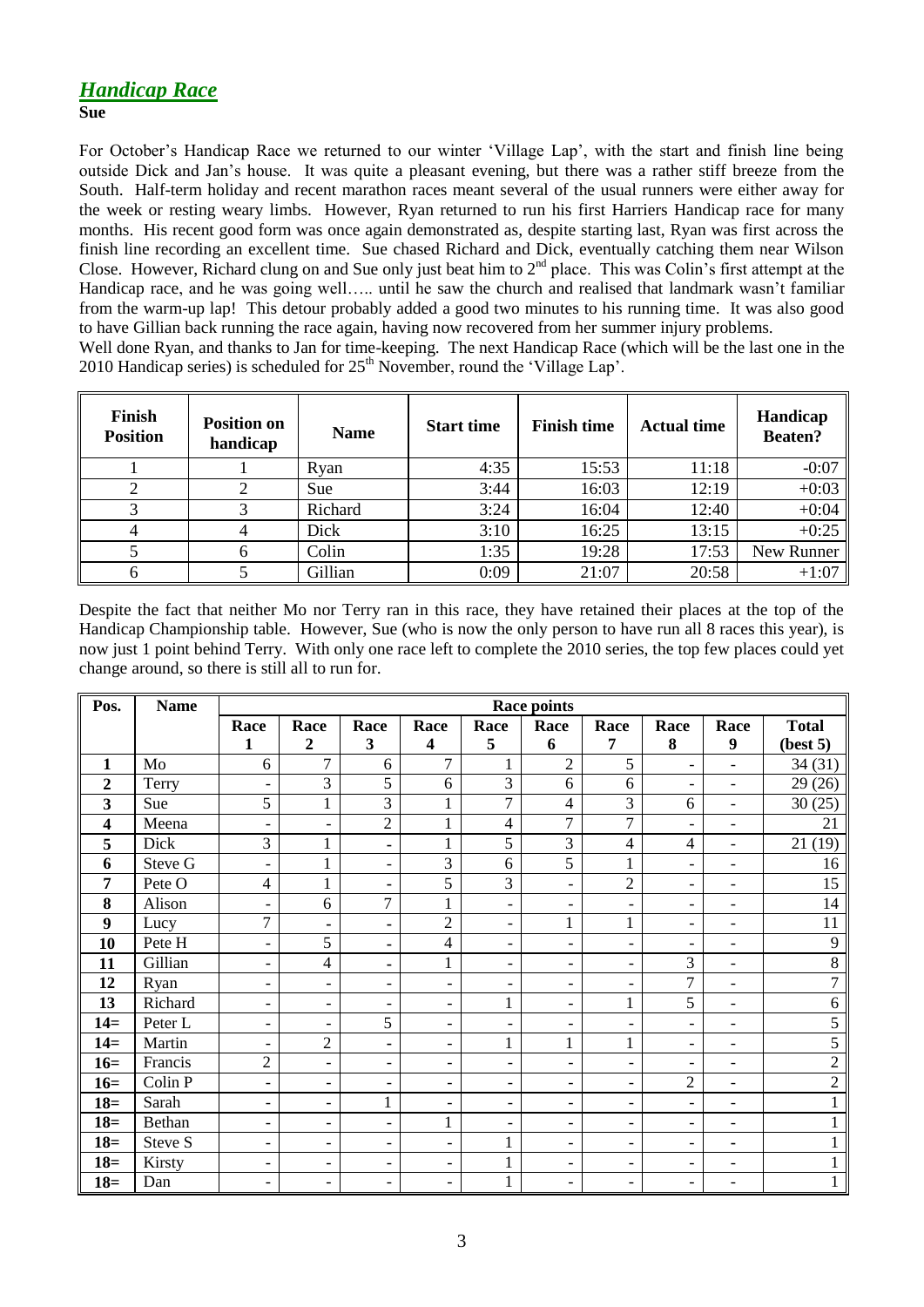## *Race reports and results*

# *The 37 th Berlin Marathon, 26th September* **Pete H**

The race experience began on the Friday evening with a visit to the former, and very impressive, Templehof Airport to pick up my race number. Whilst Sus" attention will have been caught by the numerous shoe vendors I headed straight for the DC3 which was used during the 1949 airlift and the Tyrolean-style wooden chalet that was the official race bar.

About 4,000 of the competitors took part in Saturday morning"s 6km Breakfast Run. I opted to do only the last



400 metres which was staged on the track around the 1936 Olympic Stadium, and hoped to get inspiration from the hallowed ground where Usain Bolt set a couple of his world records. It's really a jog with stewards controlling the pace and allowing the band to keep up with the rear of the field. Two dozen Japanese in traditional costume added to the party atmosphere by doing a dance routine on the track!

Late Saturday afternoon, and time for a bit of

spectating at the In-line Skating Marathon. Despite the hazards of driving rain and tramlines bisecting the course, the individual winner clocked 1:23. As with cycling, slipstreaming is crucial so in the concurrent team race the winners clocked 1:09.

Come Sunday morning it was still raining. The organisers played the *Pirates of the Caribbean* theme music over the tannoy during the countdown to the start; maybe the idea was to evoke memories of the blue skies and 24˚ temperatures of two days earlier. The big screen however informed us it was a mere 11˚ and humidity was 98%. At 9:03am precisely the race commenced with both elite men and women starting together. Unlike London, the start is held on a wide dual carriageway and one is able to run rather than walk within seconds rather than minutes of the gun. Let the sightseeing commence!

The city authorities had kindly named the start road after my birth date. The first spot of tourist interest was scheduled to be the Victory monument but we had to make do with a view painted onto a membrane attached to scaffolding. After crossing into the former eastern half of the city, the next sight was due to be the 365 metre high TV Tower but most of it was covered by low cloud.

We then passed the spot where a well known American president declared to the world that he was a donut. The uber efficient U-bahn system allowed Jan to pop-up at various points around the course. I was thus able to hand her my bum-bag full of gels, the weight of which was using up more energy than the gels were providing! Jan always moans that you can"t get a decent cup of tea on the continent but I was most impressed with the *citron tee* which was available at the refreshment points, the warmth being as valuable as the sugar and liquid content on the day.

I passed halfway in 1:38 which the efficient organisers texted to Jan a minute or so later. I had planned to spend most of Saturday relaxing at the beach - yes there really is one on the edge of the city – but the rain meant sightseeing got the vote. Thus it was perhaps inevitable that, after three days of intensive walking around Berlin and Potsdam, my legs would suffer in the final 10km. I resisted the temptation to rest as I passed my hotel during this stage of the race.

At around 34km we passed along the Ku"damm and at that point I was wishing they had retained this as the finish point of the race. It was now going to be a physiological battle to keep going, and of course there were still more sights to see and bands to wave at, not to mention high-fives which brought a smile to some little kiddies along the route. As we passed Ka-De-We (continental Europe"s largest department store) I observed that the snotty management had deployed some tape and a security guard to stop any spectators sheltering from the rain under its canopy.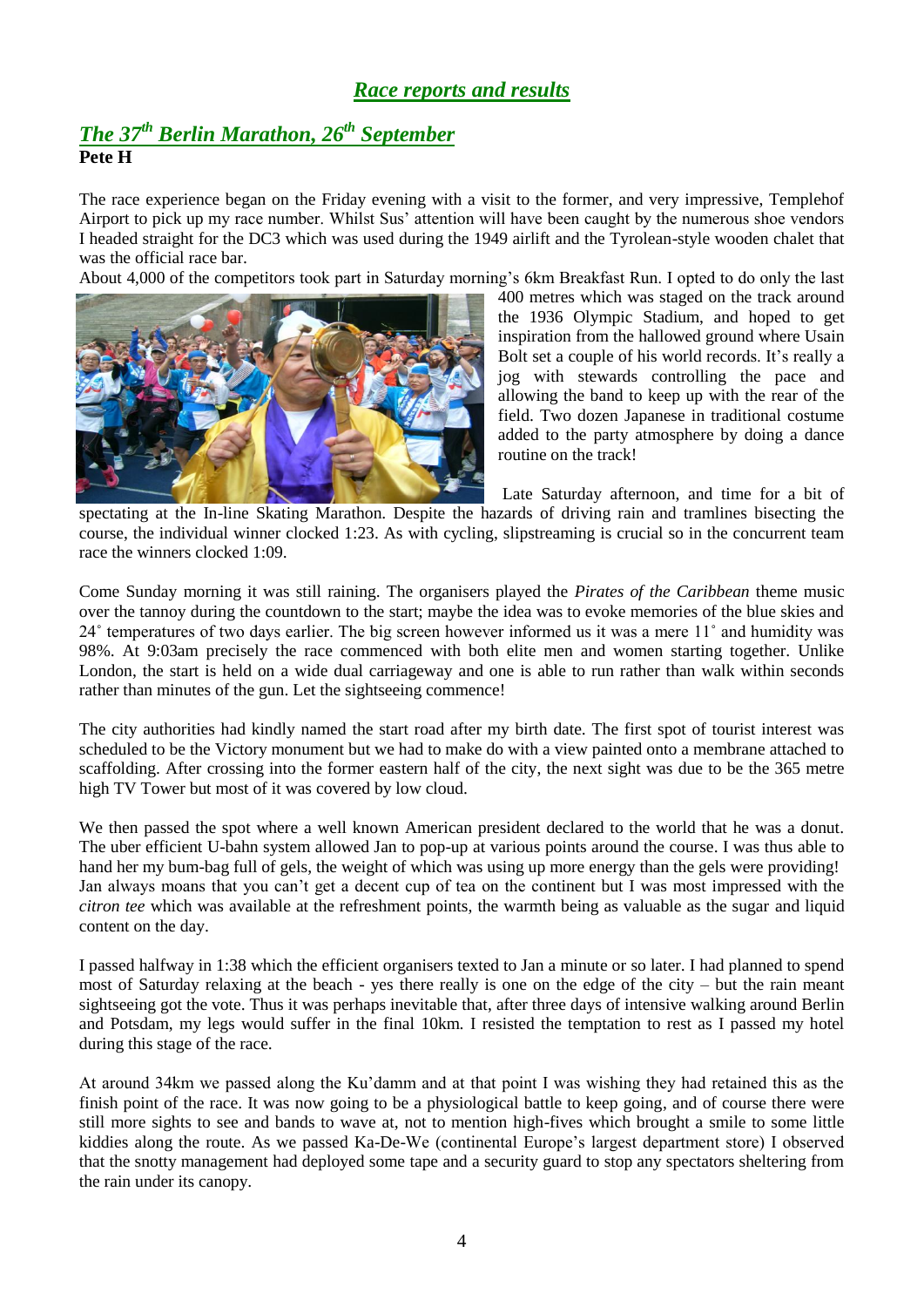Finally I turned onto Under den Linden, aka the finishing straight, all 1.2km of it. Still it was time to celebrate with a jig as I passed yet another band. There were chip mats every 5km so, when I crossed the one immediately after passing through the Brandenburg Gate along with other runners, we came virtually to a halt thinking that was the finish. It then occurred to me: where is the big sign with *Ziel* on it? Ah! It's another 192

metres away! Time to spot one last point of interest – two Russian tanks overlooking the finish line. Once the clock came into sight I realised I could get under 3:30 so a sprint finish was called for. I thus weaved in and out of the runners in front clocking 3:28:57 on my chip.

Patrick Makau of Kenya won in 2:05:08 in what seemed a contrived finish, two seconds ahead of his fellow countryman Geoffrey Mutai.



Once I stopped running I suddenly felt very cold but, undaunted, I had an open-air massage then headed for the bar. The organisers lay on unlimited free beer and even though it was of the alcohol-free variety it tasted pretty good after 42km [traditionalists should note there were no mile markers]. Next stop, after collecting the backup crew (Jan) the real thing. A drop of dunkel Schwarz bier is the next best thing to bitter. But no time to linger and allow the legs to stiffen up as there was a WWII flak tower to visit. Although 42 metres high, the stairs to the top did not provide too much of a problem but coming down was a bit more tricky.

To round off the day I met up with Sus who finished a very creditable 48<sup>th</sup> in the ladies race in a time of 3:03:51. The winner, Aberu Kebede, clocked 2:23:58.

In additional to a finisher's medal I seem to have acquired honorary citizenship as I'm listed as a German national in the official results!

#### *The Eden Marathon, October* **Hannah**

The Eden marathon took in all the varied scenery which central Cornwall has to offer, which included the industrial clay lands, moorland, deciduous woodlands, country lanes and river valleys. The route was a figure of eight (the first half for the half-marathoners) which wound up and down clocking over 1200 metres of ascent. The terrain was predominantly gravel tracks, but with some road  $(\sim 30\%)$ . The event was a perfect combination of a well marked and organised race, with an Eden finale finish in the central "stadium". I loved this race; it started with the Saturday night pasta party and night time access to biomes and ended on the Sunday with a pint and pasty in those most spectacular surroundings.

1 st Man: Duncan Oakes (St Austell RC) 2:55:16 1 st woman: Naomi Tier (Cornwall AC) 3:12:24 Hannah: 4:15:47

### *Cricklade Half Marathon, 3rd October* **Philomena**

On a wet and windy day Lucy and I set off for this half and met up with Ryan at the race venue. Sus was also there (recovering from her wonderful effort in Berlin) to give us all moral support which was very welcome. This was going to be my last long run before beginning my taper for Abingdon Marathon two weeks away. It was described as a flat route but I wasn't sure whether I was going to go all out and try for a PB or just take it easy. It wasn't really going to make any difference to my training for Abingdon at this stage, so I decided to do as I felt on the day. Fortunately the wind was behind us most of the way and, as it turns out, I was able to do a PB for a half which I was really pleased with and was 1st FV50.

| Ryan:  | $1:27:29$ , Male 39 and Under | $16^{\text{th}}$ |
|--------|-------------------------------|------------------|
| Lucy:  | 1:34:57, Female $35+$         | $3^{\text{rd}}$  |
| Meena: | 1:39:02, Female $50+$         | 1 <sup>st</sup>  |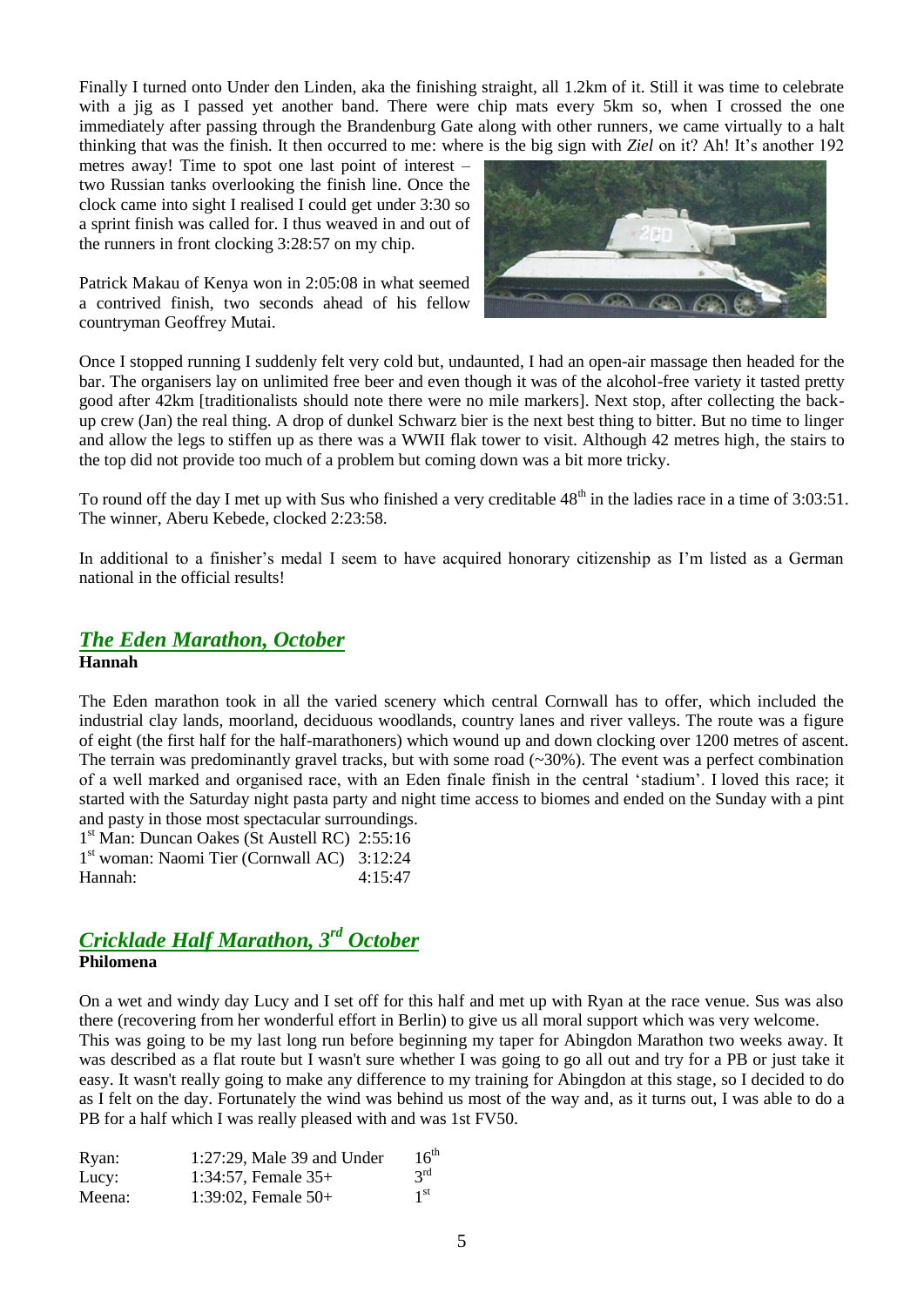# *Clarendon Trail Marathon, 3rd October* **Terry**

This was my first marathon and it was a pretty tough race made a lot worse by the heavy rain there had been for two days before and during the race, turning the course into a mud-fest. I"d bought new trail shoes for the event but hadn"t clocked up many miles in them so was nervous about running in them for fear of blistering. However, after checking what I could of the course it was apparent I had no choice; I"d have to chance it. With feet suitably taped and plastered I packed my gels, put on my poncho and headed for the start at for a 10:30 kick-off. There was no chip mat at the start, so I presumed they were using the gun to start the clock. The relay race started at the same time as the normal marathon, leading to lots of very enthusiastic and excitable sorts heading off at break-neck speed which tended to sweep all along who got in their way. I managed to avoid the stampede and stuck to my race plan which was to enjoy the scenery, take it easy and bag the medal, saving plenty of "go" for Abingdon in two weeks' time.

After mile 6, despite the conditions, I actually started to enjoy myself and even managed a smile for the race photographer. The relay transitions were a bit hectic, with bodies standing around on the "racing line" trying to swap wrist bands whilst shouting and whooping. There was plenty of support from small crowds too, huddled under umbrellas as we ran through.

I was pacing consistently and, as I hit halfway, I knew if I could maintain things I was on for a 3:40 finish, in theory. Given the conditions I was feeling pretty happy with myself but, knowing the worse was still to come, I thought this was probably too fast and I told myself to take it steady.

There was also a half marathon scheduled to start from the mid-way point at 12:15 and this coincided almost perfectly with my arrival as I ran straight into the back of the tail-enders and slower runners. This was not good news as the paths at this point became narrow and things turned into a procession of single-file runners, and over-taking was virtually impossible at this point. The going under-foot became muddier and slipperier than ever and, for a while, you couldn"t walk up the hills let alone run, there was a lot of scrambling up and skating down the chalky slopes, broken only by the occasional village with soggy supporters clapping and cheering you on which was a real boost.

Then I got to mile 20 and the wheels fell off - I felt ok, my pace was still good and my legs still felt quite light but then my calf muscles started to cramp up. First the right one quickly followed by the left. At first I tried to run through it but I quickly realised that wasn"t going to be possible as my left foot decided to turn outwards at a weird angle as my calves became solid, none of which looked or felt good! I stopped running but the situation seemed to worsen as I found myself unable to bend my ankles at all to get my heels down on the ground. I could only walk on my toes, I think I looked like something out of Jurassic Park, snarling and lurching about on the edge of the path blurting the odd expletive. After a spell of hobbling then walking things seemed to ease, so I set off again only to have the same thing happen time and time again over the next 6 miles. My quads decided to do exactly the same around mile 24 causing more contorted antics which were met with sympathetic calls and encouragement from other runners which really kept me going. At one point I found myself running with a chap from Devon who had once lived in East Ilsley and went to School in Compton, small world.

The last quarter of the race was a slow, painful and repetitive series of walk/run to the finish. Not at all how I hoped my debut marathon would turn out and I left feeling pretty disappointed. I"ve never experienced cramp at all before and I don"t know why it happened; I"m sure you"ll have some words of wisdom for me!? On the plus side, my new shoes performed without any hitches and the t-shirt is quite nice!

Finish Time 4:18:08 Position 159<sup>th</sup> overall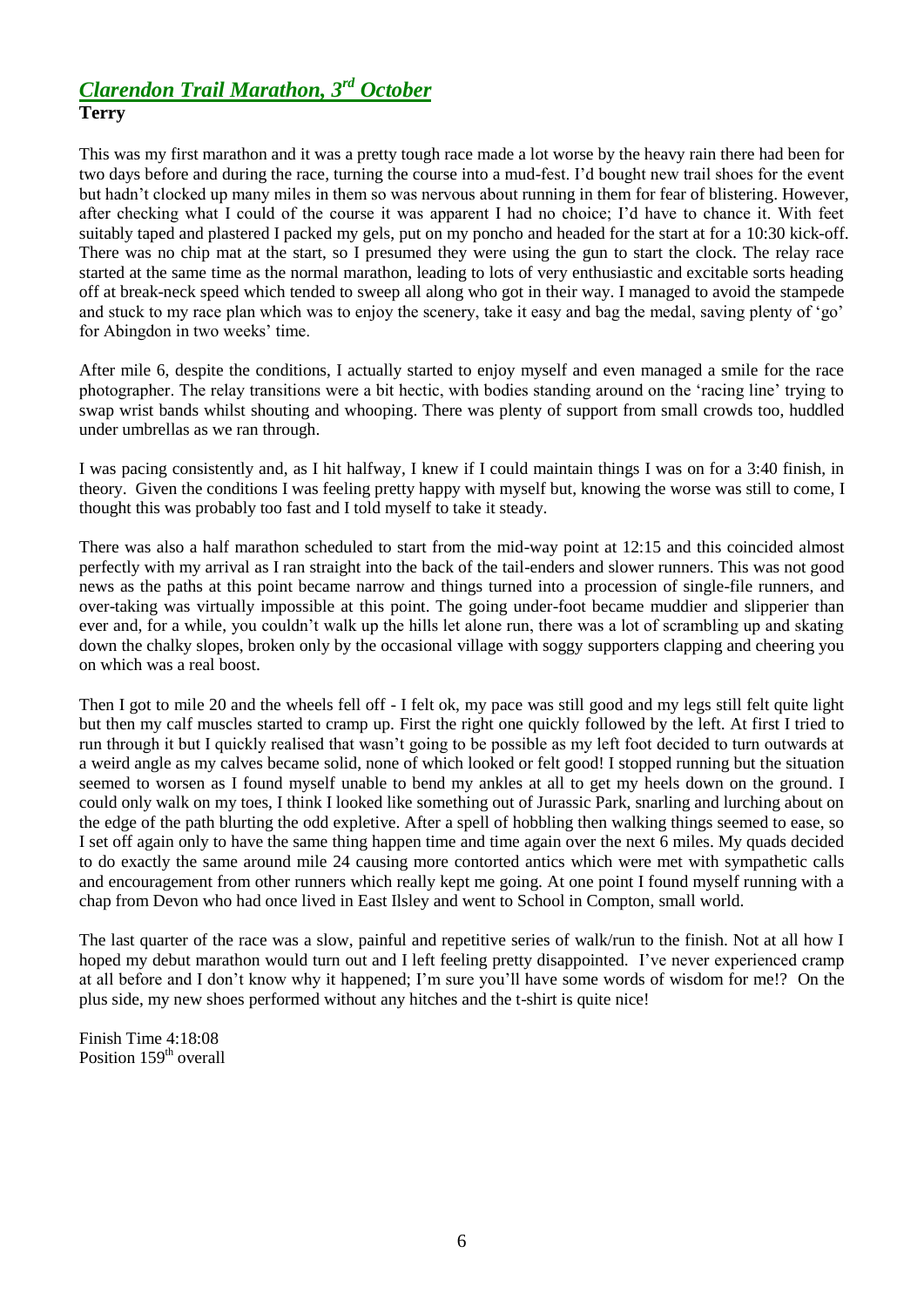### *Ridgeway Run 15K, 10th October* **Simon**

Well, that went well…

Considering that I sprained my right ankle three weeks before this event (playing tennis of all things – I didn"t realise it was such a dangerous sport) and then, on a short run two days before, slipped over on a patch of slime/moss/Liberal Democrat councillors (it was green, whatever it was) and ended up with a hefty graze on my right knee, it was a minor miracle that I even managed to get to the start let alone finish standing up.

Those of you who have run this event before will know that the Ridgeway Run is a predominately off-road 15K run which starts and finishes in Tring. Those of you who haven"t run it before now know it"s a predominately off-road 15K run which … anyway, I pitched up at Tring Cricket Club in Henry at 9am and wandered over to the clubhouse for a cuppa. I was half-expecting to see some other Harriers there (we had a good turn-out last time I did this one in 2007) but a quick check of the entry list showed me to be the sole representative this year.

There was a sign on the door which read "Race full. No entries on the day", though I did see someone handing out numbers in the high five-hundreds but I guess these were collect-on-the-day entries. When I left the finish area to walk to the start about a mile away, the field was full of cars and it suddenly seemed very busy.

On the way to the start I saw something which I have never, in all my years of running, seen. A, shall we say, large runner who for some reason known only to himself had squeezed himself in to a pair of small (or medium at best) compression running shorts. A runner with builder"s bum. I silently prayed I wouldn"t spend the entire 15K staring at his crack…

This being the  $10^{th}$  October 2010 (10-10-10)(\*) the organisers changed the start time from the usual 10am and at 10:10 the klaxon went off and the race began. The start was a bit slow due to the road narrowing almost immediately and, unfortunately, there were a couple of bottlenecks in the first couple of miles, but I can"t say I was that bothered as I was just out to test my legs/calves/knees/ankle. The route itself was pleasantly undulating with a couple of well-positioned drinks stations and was, as ever, very well marshalled.

I can"t say I did brilliantly, but I can say I was the first Compton Harrier to finish. Yeah, ok, I was the only Compton Harrier to finish, but in my world that made me first. I sort of enjoyed it, but my lack of running over the previous three weeks was fairly evident towards the end. However, finish I did in a new Personal Worst time of 1:36:10, in  $362<sup>nd</sup>$  place out of 474 finishers and the t-shirt – which read 10-10-10 10:10 – was nice.

First home was James Buis of Heaton Harriers in 55:41, with Thomas Beedell from Chiltern Harriers 2<sup>nd</sup> in 57:55 and Abingdon Amblers' Paul Fernandez 3<sup>rd</sup> in 59:05. For the Ladies, Sally Onn from St Albans Striders was first in 1:04:43, Kerri Renshaw (unattached) was  $2^{nd}$  (and  $1^{st}$  v35) in 1:07:52 and Deborah Steer, also from St Albans Striders, was  $3<sup>rd</sup>$  (and  $1<sup>st</sup>$  v45) in 1:08:00.

All in all this is a very well organised and well marshalled event and I shall definitely be going back in future. And as long as I can avoid playing tennis and slipping on Liberal Democrats I should be a bit quicker next time.

Simon

(\*) For the mathematically-inclined amongst you the date of  $10<sup>th</sup>$  October  $10(10-10-10)$  when converted from Binary gives the number 42 in Base 10 which, as any Hitch-hiker's fan will tell you, is the answer to Life, the Universe and Everything. If you write the date as 10-10-2010, though, it doesn't work...

PS. I've already written to the organisers to tell them that, if they hold next year's race on the second Sunday in October and start the race at 13 minutes and 14 seconds past midday, they could produce a t-shirt which reads "09-10-11 12:13:14 15K". I know, I know – I need to get out more.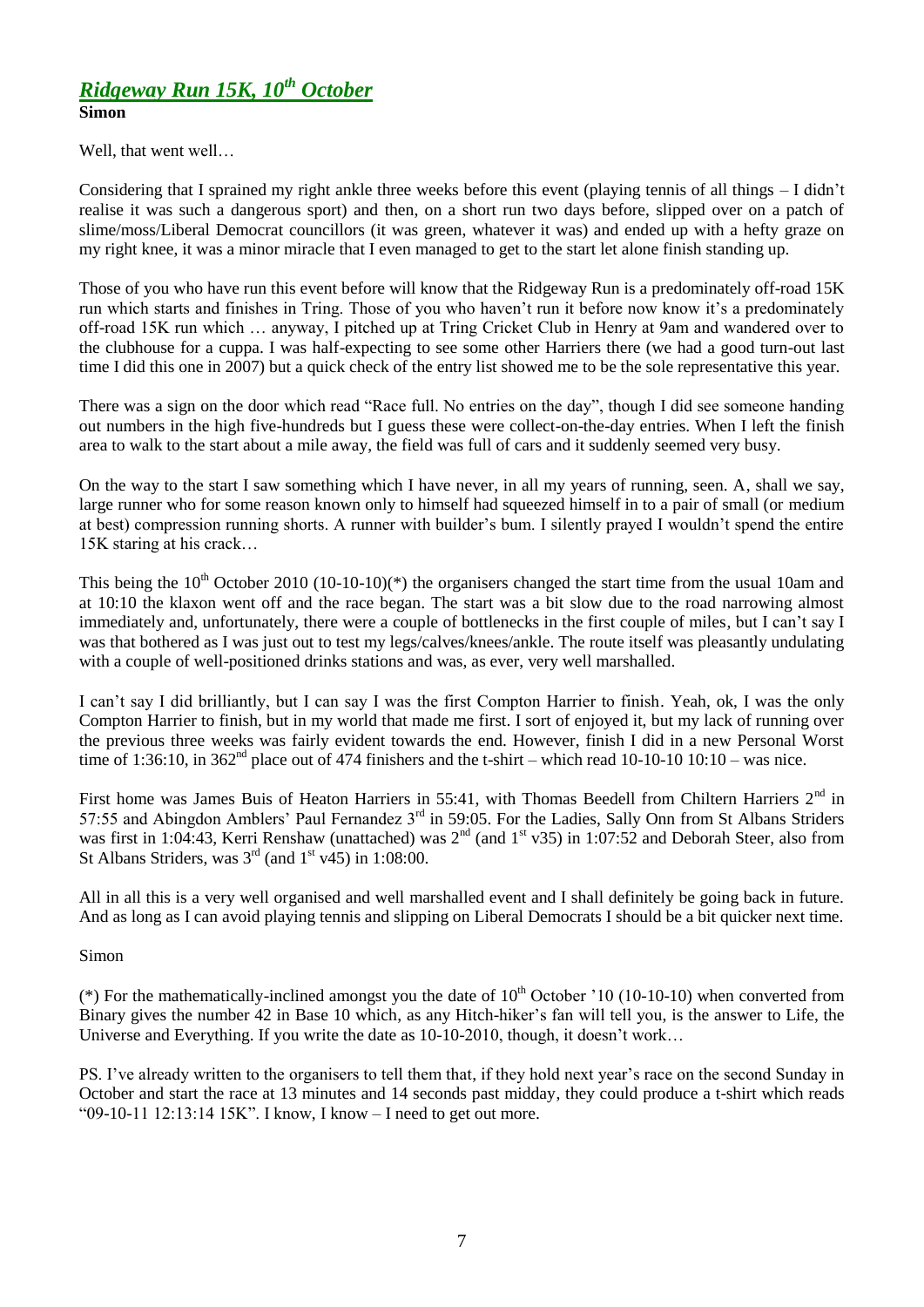#### *Swindon Half, 10th October* **Sus**

A very well organised event, which has nearly everything you would want from a big race, and reasonable value at £18 for a medal and t-shirt, two bands on the route (which you pass twice), energy drinks provided enroute, four different levels of pacers from 1:30 to 2:30 hours finish time, parking and hot showers nearby, and a good level of support along a lot of the course (but no homemade cake).

The course avoids Swindon itself to focus on quiet country lanes to the south, but all roads are closed to traffic, so perfectly safe. However it "only" attracts about 1500 runners probably due to not being a PB course. Yet some generous prize-money seems to have changed the results picture compared with previous years, so not just for weekend joggers.

I personally found it a bit difficult to get going and had to reach mile 7 before I felt I found the autopilot, so I started to wave to the spectators. It does seem to cheer everybody up even more, myself included, but it did not measure with the expression of a little girl among the spectators to whom I handed over my medal. I think for her Christmas had come early!

A very well organised event, which I'd be happy to return to next year.

| 1 <sup>st</sup> Man, Dave Roper                       | 1:12:07 |
|-------------------------------------------------------|---------|
| 1 <sup>st</sup> Lady, Emma D'Alton, Westbury Harriers | 1:20:04 |
| $4th$ Lady, Sus                                       | 1:32:00 |

# *Abingdon Marathon, 17th October*

#### **Sue**

Five Harriers completed the Abingdon Marathon, four of them setting PBs. Ryan ran a very good race and finished in  $3:10:30(139<sup>th</sup>)$ . Lucy knocked two minutes off her PB, running  $3:15:39(170<sup>th</sup>, 15<sup>th</sup>$  lady). Terry put his Clarendon Marathon disappointment well behind him and surpassed his expectations with 3:30:03 (284<sup>th</sup>). Philomena"s recent good form had indicated a PB was likely and she did this in fine style. Her time of 3:33:54  $(311<sup>th</sup>)$ , took 10 minutes off her previous best. Dick struggled with some leg discomfort but persevered to complete the course in 4:01:06 (515<sup>th</sup>), his first road marathon for a few years. Team Kennet's Colin Price, who sometimes joins our Thursday club runs, ran  $4:03:26$  (525<sup>th</sup>). Martin was forced to pull out of the race due to a calf strain, and Sus stopped at 18 miles as she had planned, using it as a training run.

1<sup>st</sup> man was Colin Paton (Army Athletic Association) in 2:33:48, and 1<sup>st</sup> lady Helen Taranowski (West 4 Harriers) in 2:53:53. There were 707 finishers, the last finisher crossing the line in 5:29:40.

A few days after the event, Lucy and Philomena learned that they had both won Oxfordshire Championship medals for being 1<sup>st</sup> and 2<sup>nd</sup> Oxfordshire ladies respectively in the W45-55 category. Well done ladies.

# *Burnham Beeches 10K, 24th October*

**Sus**

A great off-road run with a few mild hills, set in beautiful scenery and organised by Rotary Club of Burnham Beeches. The organisation seemed slick and faultless. Marshalls and spectators gave plenty of support and encouragement throughout the race. Nice goodie bag to finish - especially the free hot drink from the nearby cafe.

The only negative was the run-off at the finish. We crossed the line and the medals were around our necks in 3 steps. Not much room if you're on a sprint finish and/or you want to look fairly decent before you meet up with all the elderly men from the Rotary Club. But certainly one I would do again next year.

| $1st$ Man  | Matthew Salt | 35:31 |
|------------|--------------|-------|
| $1st$ Lady | Debbie Weman | 43:37 |
| $2nd$ Lady | <b>Sus</b>   | 43:51 |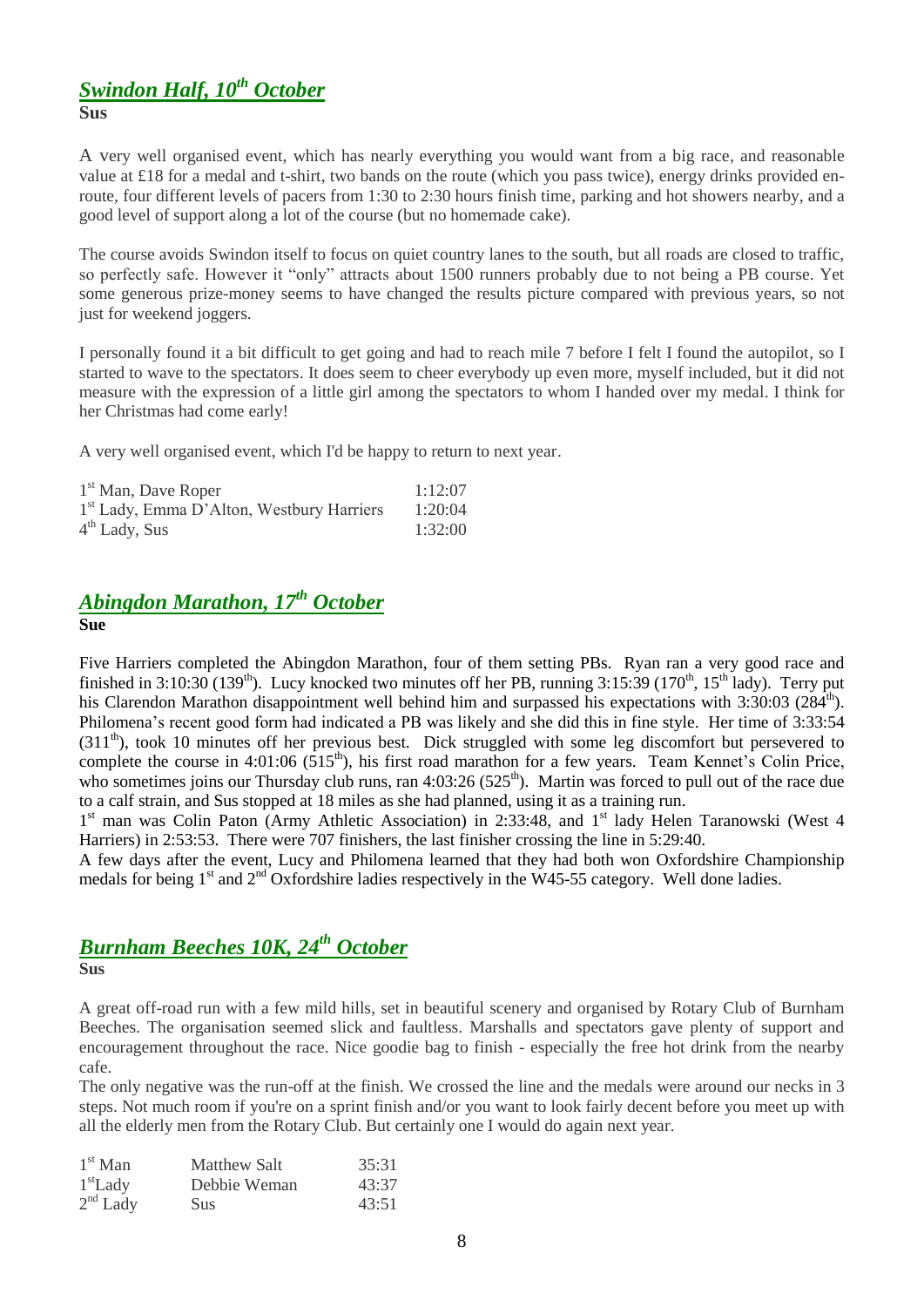# *Great South Run, 24th October*

Gillian represented Compton Harriers and finished in a pleasing time of 1:46:45.

# *Beachy Head Marathon, 23 rd October*

**Lucy**

Anyone who has done this race will know it is a hard undertaking, starting with a steep ascent and ending with an 8-mile tour of the beautiful Seven Sisters national park and Beachy Head. The intervening 18 miles combine long climbs on the grassy downland with descents into pretty villages. Along the way are food stops where Mars bars, buns, tea, squash, cake and biscuits are on offer. Around 1750 walkers, "joggers" and runners join the event each year and, due to its popularity, early booking is essential. This year Martin and I were particularly lucky with the weather, with the recent rain clearing the air so that the views were stunning. In addition the Westerly wind pushed us home along the exposed cliffs while not impeding us by much on the outward journey. This made for an enjoyable race, and an excellent time considering we were somewhat crocked from Abingdon the week before (4:09 compared with 4:15 last year). Next year's race is on 22<sup>nd</sup> October and I will be looking to sign up in February – when entries are open I will spread the word so we can all go!

 $1<sup>st</sup>$ Stuart Mills University of Brighton 3:02:15 1<sup>st</sup> lady (14<sup>th</sup>) Emma Richards Hailsham Harriers 3:31:02 (only race times up to 6 hrs are recorded, but the limit is probably at least 10 hrs, since walkers do it)

#### *Website update… http://www.comptonharriers.org.uk* **Mo**

#### *Links of interest this month:*

Sus sent me a link recently which illustrates the built-in strength of some runners which sets them apart from the "also-rans" … the link is:

**[http://www.youtube.com/watch?v=MTn1v5TGK\\_w&feature=youtube\\_gdata\\_player](http://www.youtube.com/watch?v=MTn1v5TGK_w&feature=youtube_gdata_player%20)** ... so during the next handicap race, I will expect to see similar commitment from all!

**<http://www.runningfreemag.co.uk/>** issues a monthly free electronic magazine on the site which covers everything to do with running. The site itself has many items of interest and one I am particularly intrigued with is the section on running heroes. Did you know, for example, that Roger Bannister is not only famous as the first man to break the 4-minute mile barrier in 1954, but he was also the person who introduced anabolic steroid testing in 1974? Did you also know that Pheidippides, who was credited as being the first marathon runner, had previously run 156 miles in 2 days from Athens to Sparta to ask for help in the battle against the Persians. The Spartans were unable to help, but on the way back, Pheidippides met the God Pan who promised to help if the Athenians worshipped him. The Athenians turned their allegiance to Pan and were rewarded with victory at Marathon. Pheidippides was then given the task to run from Marathon to Sparta, a distance of 25 miles, to give the Spartans the good news. He ran all the way without stopping and dropped dead with exhaustion on his arrival … and so the marathon was born!

The historically documented 156 mile run of Pheidippides was also the inspiration behind "The Spartathlon" which some of our members already know is an annual race from Athens to Sparta which was launched in 1982 by John Foden who, with some of his RAF friends, ran the distance in just under 36 hours.

And whilst we're on ultra-running, did you know that Pam Reed of Tucson, Arizona, was the first person to run 300 miles without sleeping … a feat which took a mere 80 hours from Friday morning to Monday afternoon, March  $25<sup>th</sup> - 28<sup>th</sup>$  in 2005, when she was 44 yrs old!

*Forthcoming events, as listed on the Website Events Calendar, are shown on the next page.*